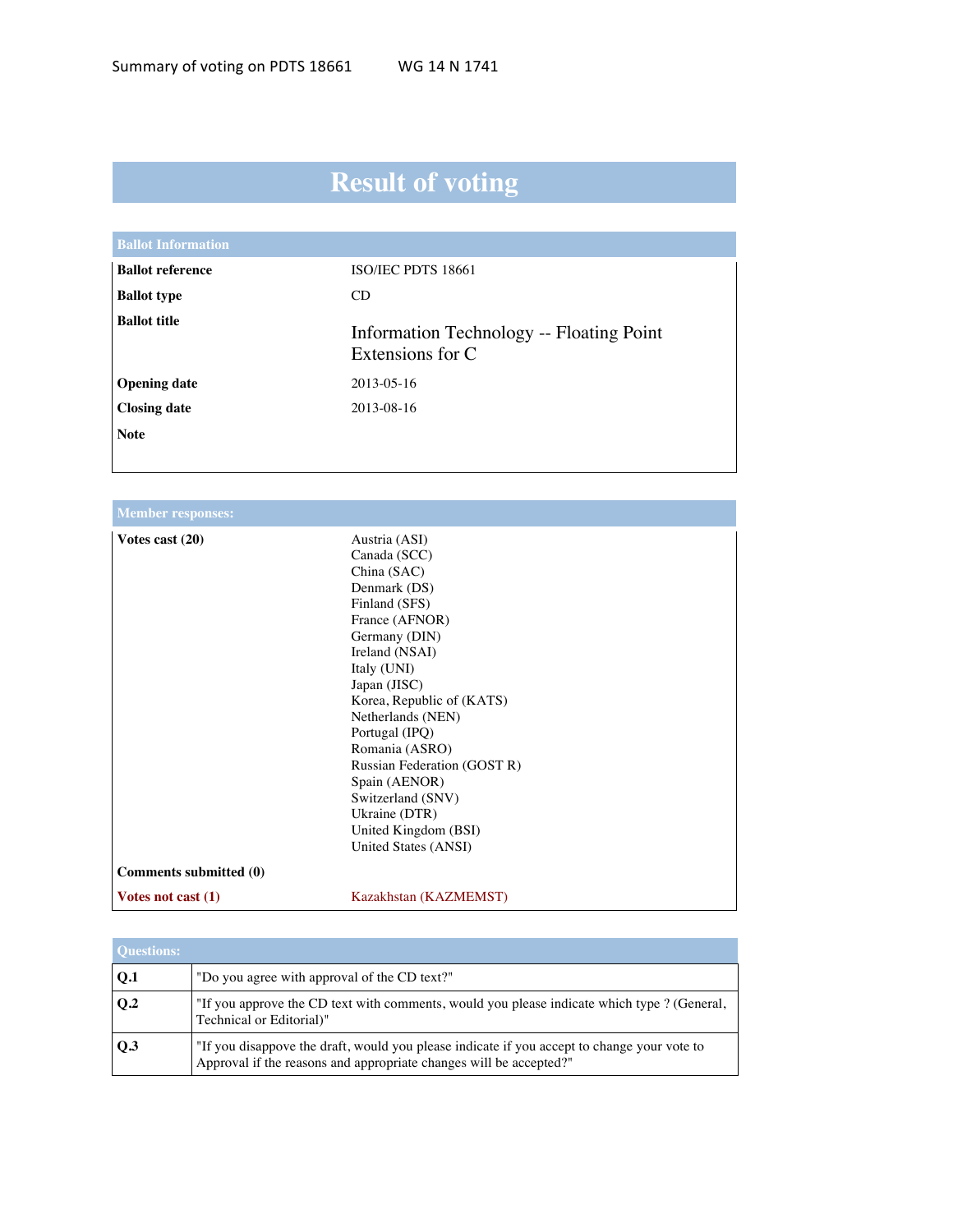| <b>Votes by members</b>               | $\overline{\mathbf{Q.1}}$ | Q.2    | $Q.\overline{3}$ |
|---------------------------------------|---------------------------|--------|------------------|
| Austria (ASI)                         | Abstention                | Ignore | Ignore           |
| Canada (SCC)                          | Approval as<br>presented  | Ignore | Ignore           |
| China (SAC)                           | Approval as<br>presented  | Ignore | Ignore           |
| Denmark (DS)                          | Abstention                | Ignore | Ignore           |
| <b>Finland (SFS)</b>                  | Abstention                | Ignore | Ignore           |
| <b>France (AFNOR)</b>                 | Abstention                | Ignore | Ignore           |
| <b>Germany (DIN)</b>                  | Approval as<br>presented  | Ignore | Ignore           |
| <b>Ireland (NSAI)</b>                 | Approval as<br>presented  | Ignore | Ignore           |
| Italy (UNI)                           | Approval as<br>presented  | Ignore | Ignore           |
| Japan (JISC)                          | Approval as<br>presented  | Ignore | Ignore           |
| Korea, Republic of<br>(KATS)          | Approval as<br>presented  | Ignore | Ignore           |
| <b>Netherlands (NEN)</b>              | Approval with<br>comments | Ignore | Ignore           |
| Portugal (IPQ)                        | Abstention                | Ignore | Ignore           |
| Romania (ASRO)                        | Approval as<br>presented  | Ignore | Ignore           |
| <b>Russian Federation</b><br>(GOST R) | Approval as<br>presented  | Ignore | Ignore           |
| Spain (AENOR)                         | Abstention                | Ignore | Ignore           |
| Switzerland (SNV)                     | Abstention                | Ignore | Ignore           |
| <b>Ukraine (DTR)</b>                  | Approval as<br>presented  | Ignore | Ignore           |
| <b>United Kingdom (BSI)</b>           | Approval with<br>comments | All    | Ignore           |
| <b>United States (ANSI)</b>           | Approval as<br>presented  | Ignore | Ignore           |

| Answers to Q.1: "Do you agree with approval of the CD text?" |                       |                                                                                                                                                                                           |
|--------------------------------------------------------------|-----------------------|-------------------------------------------------------------------------------------------------------------------------------------------------------------------------------------------|
| 11x                                                          | Approval as presented | Canada (SCC)<br>China (SAC)<br><b>Germany</b> (DIN)<br>Ireland (NSAI)<br>Italy (UNI)<br>Japan (JISC)<br>Korea, Republic of (KATS)<br>Romania (ASRO)<br><b>Russian Federation (GOST R)</b> |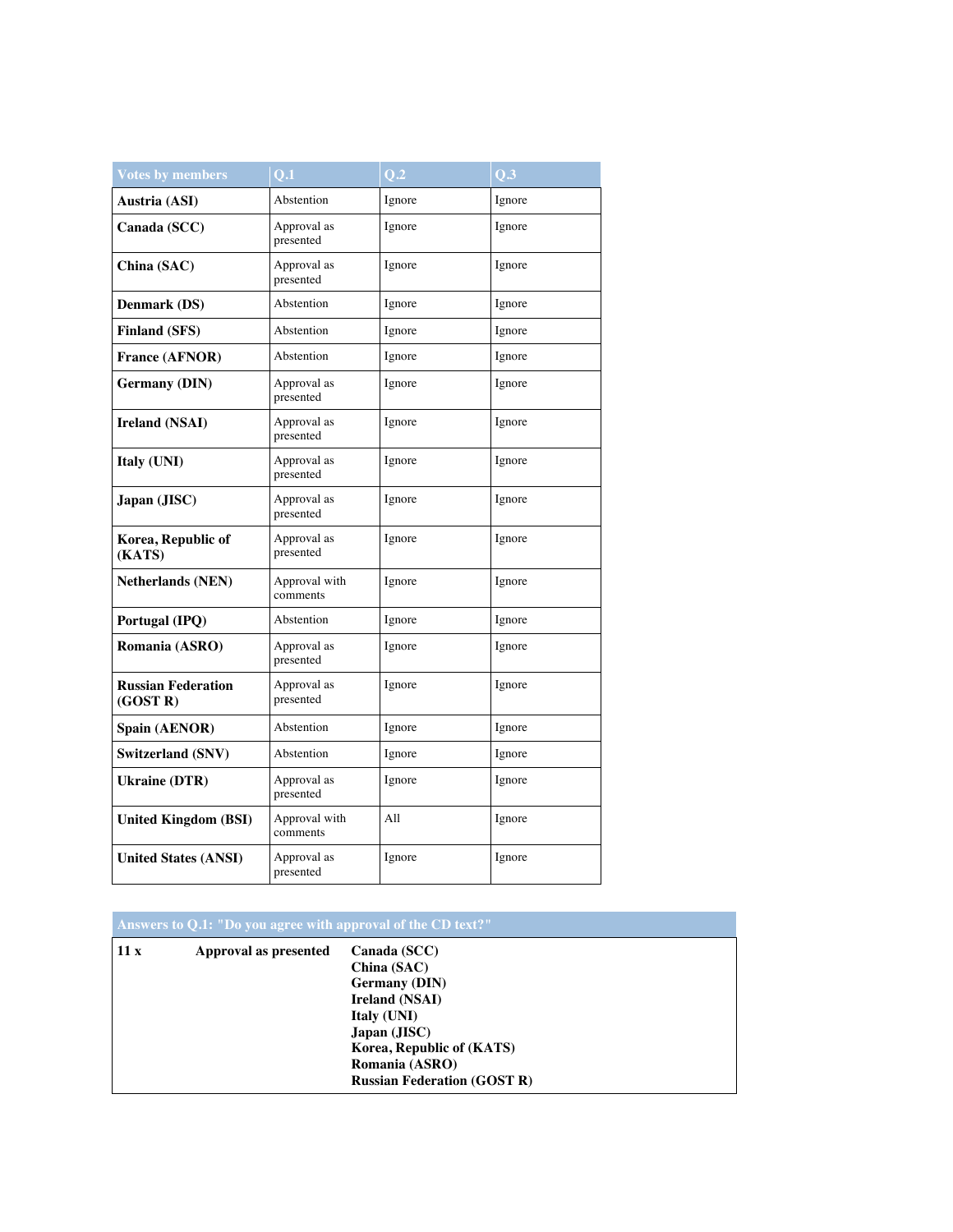|                     |                                  | <b>Ukraine (DTR)</b><br><b>United States (ANSI)</b>                                                                                           |
|---------------------|----------------------------------|-----------------------------------------------------------------------------------------------------------------------------------------------|
| 2x                  | <b>Approval with</b><br>comments | <b>Netherlands (NEN)</b><br><b>United Kingdom (BSI)</b>                                                                                       |
| $\mathbf{0} \times$ | Disapproval of the draft         |                                                                                                                                               |
| 7x                  | <b>Abstention</b>                | Austria (ASI)<br>Denmark (DS)<br><b>Finland (SFS)</b><br><b>France (AFNOR)</b><br>Portugal (IPQ)<br>Spain (AENOR)<br><b>Switzerland (SNV)</b> |

|                     | (General, Technical or Editorial)" | Answers to Q.2: "If you approve the CD text with comments, would you please indicate which type ?                                                                                                                          |
|---------------------|------------------------------------|----------------------------------------------------------------------------------------------------------------------------------------------------------------------------------------------------------------------------|
| $\mathbf{0} \times$ | General                            |                                                                                                                                                                                                                            |
| $\mathbf{0} \times$ | <b>Technical</b>                   |                                                                                                                                                                                                                            |
| $\mathbf{0} \times$ | <b>Editorial</b>                   |                                                                                                                                                                                                                            |
| 1 x                 | All                                | <b>United Kingdom (BSI)</b>                                                                                                                                                                                                |
| 19x                 | <b>Ignore</b>                      | Austria (ASI)<br>Canada (SCC)<br>China (SAC)<br>Denmark (DS)<br><b>Finland (SFS)</b><br><b>France (AFNOR)</b><br><b>Germany (DIN)</b><br><b>Ireland (NSAI)</b><br>Italy (UNI)<br>Japan (JISC)<br>Korea, Republic of (KATS) |
|                     |                                    | <b>Netherlands (NEN)</b><br>Portugal (IPQ)<br>Romania (ASRO)<br><b>Russian Federation (GOST R)</b><br>Spain (AENOR)<br><b>Switzerland (SNV)</b><br><b>Ukraine (DTR)</b><br><b>United States (ANSI)</b>                     |

|                     |                | Answers to Q.3: "If you disappove the draft, would you please indicate if you accept to change your<br>vote to Approval if the reasons and appropriate changes will be accepted?" |
|---------------------|----------------|-----------------------------------------------------------------------------------------------------------------------------------------------------------------------------------|
| $\mathbf{0} \times$ | <b>Yes</b>     |                                                                                                                                                                                   |
| $\mathbf{0} \times$ | N <sub>0</sub> |                                                                                                                                                                                   |
| 20x                 | <b>Ignore</b>  | Austria (ASI)<br>Canada (SCC)<br>China (SAC)<br>Denmark (DS)<br><b>Finland (SFS)</b><br><b>France (AFNOR)</b>                                                                     |